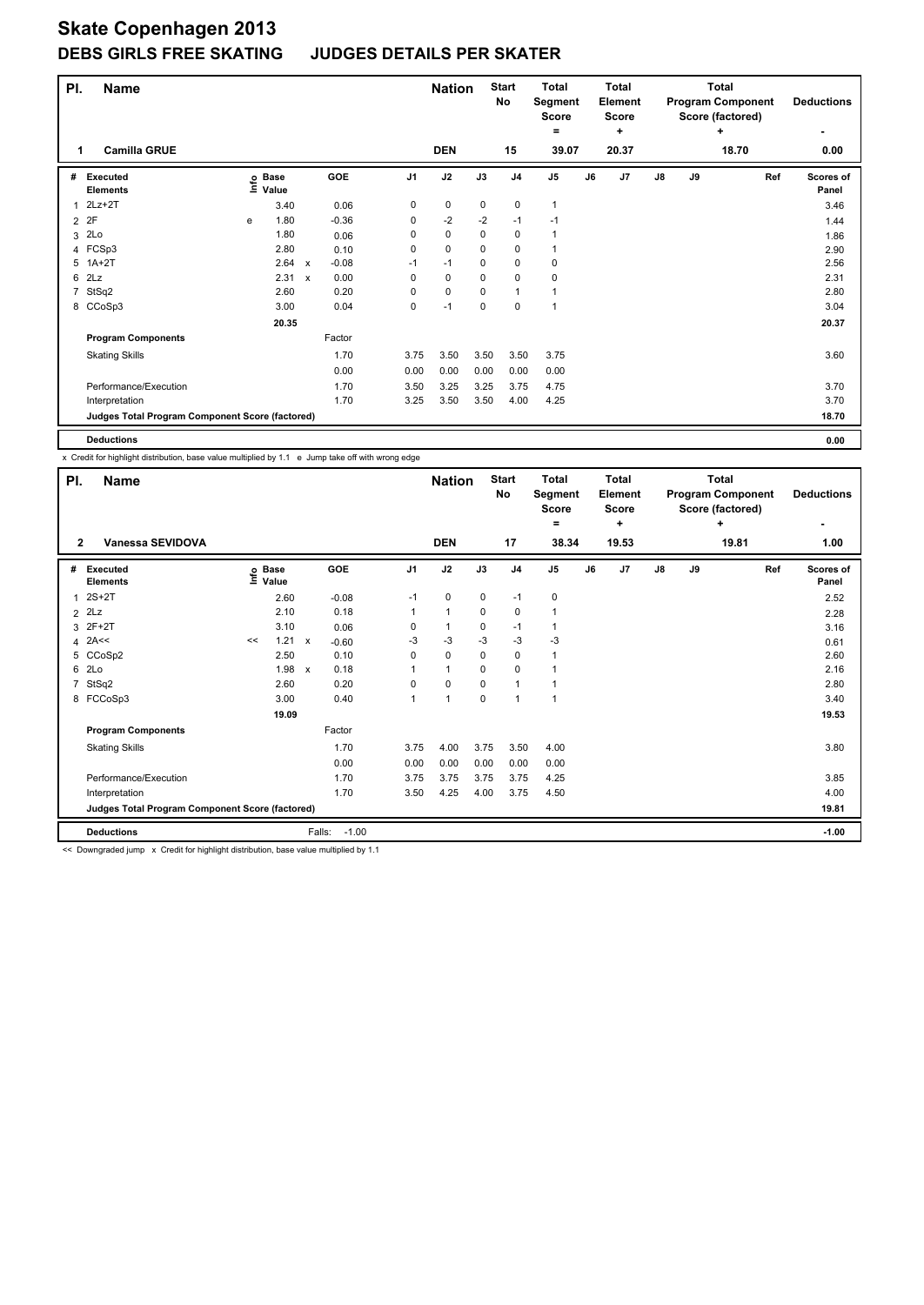| PI.            | <b>Name</b>                                     |                                  |                           |         |                | <b>Nation</b> |             | <b>Start</b><br><b>No</b> | <b>Total</b><br>Segment<br>Score<br>۰ |    | <b>Total</b><br><b>Element</b><br>Score<br>÷ |    |    | Total<br><b>Program Component</b><br>Score (factored)<br>÷ | <b>Deductions</b>         |
|----------------|-------------------------------------------------|----------------------------------|---------------------------|---------|----------------|---------------|-------------|---------------------------|---------------------------------------|----|----------------------------------------------|----|----|------------------------------------------------------------|---------------------------|
| 3              | <b>Frida SANDGREN</b>                           |                                  |                           |         |                | <b>SWE</b>    |             | 12                        | 37.68                                 |    | 21.27                                        |    |    | 16.41                                                      | 0.00                      |
| #              | <b>Executed</b><br><b>Elements</b>              | <b>Base</b><br>e Base<br>⊆ Value |                           | GOE     | J <sub>1</sub> | J2            | J3          | J <sub>4</sub>            | J <sub>5</sub>                        | J6 | J7                                           | J8 | J9 | Ref                                                        | <b>Scores of</b><br>Panel |
| 1              | $2Lz+2T$                                        | 3.40                             |                           | 0.12    | 0              | $\mathbf{1}$  | 0           | 0                         | 1                                     |    |                                              |    |    |                                                            | 3.52                      |
| $\overline{2}$ | 2F                                              | 1.80                             |                           | 0.06    | 0              | $\mathbf 0$   | 0           | $\pmb{0}$                 |                                       |    |                                              |    |    |                                                            | 1.86                      |
| 3              | 2Lz                                             | 2.10                             |                           | 0.06    | 0              | $\mathbf 0$   | $\mathbf 0$ | $\mathbf 0$               |                                       |    |                                              |    |    |                                                            | 2.16                      |
|                | 4 FSSp3                                         | 2.60                             |                           | $-0.06$ | 0              | $\mathbf 0$   | 0           | 0                         | $-1$                                  |    |                                              |    |    |                                                            | 2.54                      |
| 5              | 2F                                              | 1.98                             | $\mathsf{x}$              | $-0.12$ | $-1$           | $-1$          | 0           | $\mathbf 0$               | 0                                     |    |                                              |    |    |                                                            | 1.86                      |
| 6              | 1A+2Lo                                          | 3.19                             | $\boldsymbol{\mathsf{x}}$ | $-0.06$ | $-1$           | $\mathbf 0$   | 0           | $\mathbf 0$               | $\mathbf 0$                           |    |                                              |    |    |                                                            | 3.13                      |
| 7              | CCoSp3                                          | 3.00                             |                           | $-0.06$ | 0              | $-1$          | 0           | $\mathbf 0$               | 0                                     |    |                                              |    |    |                                                            | 2.94                      |
|                | 8 StSq3                                         | 3.30                             |                           | $-0.04$ | $-1$           | $\mathbf{1}$  | 0           | $\mathbf 0$               | $\pmb{0}$                             |    |                                              |    |    |                                                            | 3.26                      |
|                |                                                 | 21.37                            |                           |         |                |               |             |                           |                                       |    |                                              |    |    |                                                            | 21.27                     |
|                | <b>Program Components</b>                       |                                  |                           | Factor  |                |               |             |                           |                                       |    |                                              |    |    |                                                            |                           |
|                | <b>Skating Skills</b>                           |                                  |                           | 1.70    | 3.25           | 3.50          | 3.50        | 3.25                      | 3.50                                  |    |                                              |    |    |                                                            | 3.40                      |
|                |                                                 |                                  |                           | 0.00    | 0.00           | 0.00          | 0.00        | 0.00                      | 0.00                                  |    |                                              |    |    |                                                            |                           |
|                | Performance/Execution                           |                                  |                           | 1.70    | 2.50           | 2.75          | 3.50        | 3.00                      | 3.75                                  |    |                                              |    |    |                                                            | 3.10                      |
|                | Interpretation                                  |                                  |                           | 1.70    | 2.75           | 3.25          | 3.25        | 3.00                      | 3.50                                  |    |                                              |    |    |                                                            | 3.15                      |
|                | Judges Total Program Component Score (factored) |                                  |                           |         |                |               |             |                           |                                       |    |                                              |    |    |                                                            | 16.41                     |
|                | <b>Deductions</b>                               |                                  |                           |         |                |               |             |                           |                                       |    |                                              |    |    |                                                            | 0.00                      |

x Credit for highlight distribution, base value multiplied by 1.1

| PI. | <b>Name</b>                                     |         |                   |                           |            |                | <b>Nation</b>  |          | <b>Start</b><br>No       | <b>Total</b><br>Segment<br><b>Score</b> |    | <b>Total</b><br>Element<br><b>Score</b> |               |    | <b>Total</b><br><b>Program Component</b><br>Score (factored) | <b>Deductions</b>         |
|-----|-------------------------------------------------|---------|-------------------|---------------------------|------------|----------------|----------------|----------|--------------------------|-----------------------------------------|----|-----------------------------------------|---------------|----|--------------------------------------------------------------|---------------------------|
| 4   | <b>Ashelen Lund COURSE</b>                      |         |                   |                           |            |                | <b>USA</b>     |          | 16                       | =<br>35.15                              |    | ٠<br>17.02                              |               |    | ÷<br>19.13                                                   | 1.00                      |
| #   | <b>Executed</b><br><b>Elements</b>              |         | e Base<br>E Value |                           | <b>GOE</b> | J <sub>1</sub> | J2             | J3       | J <sub>4</sub>           | J <sub>5</sub>                          | J6 | J <sub>7</sub>                          | $\mathsf{J}8$ | J9 | Ref                                                          | <b>Scores of</b><br>Panel |
| 1   | 2Lo+2Lo<                                        | $\,<$   | 3.10              |                           | $-0.30$    | 0              | $-1$           | $-2$     | $-1$                     | $-1$                                    |    |                                         |               |    |                                                              | 2.80                      |
|     | 2P                                              |         | 1.80              |                           | $-0.90$    | -3             | $-3$           | -3       | -3                       | -3                                      |    |                                         |               |    |                                                              | 0.90                      |
|     | 3 CCoSp3                                        |         | 3.00              |                           | 0.50       |                | $\mathbf{1}$   | $\Omega$ | $\mathbf{1}$             | $\overline{2}$                          |    |                                         |               |    |                                                              | 3.50                      |
|     | 4 1A                                            |         | 1.10              |                           | 0.04       | 0              | $\mathbf 0$    | 0        | 0                        | $\mathbf{1}$                            |    |                                         |               |    |                                                              | 1.14                      |
|     | $5$ 2F+2T<                                      | $\,<\,$ | 2.97              | $\boldsymbol{\mathsf{x}}$ | $-0.42$    | $-1$           | $-1$           | $-2$     | $-1$                     | -2                                      |    |                                         |               |    |                                                              | 2.55                      |
| 6   | <b>2S</b>                                       |         | 1.43              | $\boldsymbol{\mathsf{x}}$ | 0.00       | $\Omega$       | $\mathbf 0$    | $\Omega$ | 0                        | 0                                       |    |                                         |               |    |                                                              | 1.43                      |
| 7   | StSq1                                           |         | 1.80              |                           | 0.30       |                | $\pmb{0}$      | 0        | -1                       |                                         |    |                                         |               |    |                                                              | 2.10                      |
|     | 8 FCCoSp1                                       |         | 2.00              |                           | 0.60       | 2              | $\overline{2}$ | 0        | $\overline{\phantom{a}}$ | 1                                       |    |                                         |               |    |                                                              | 2.60                      |
|     |                                                 |         | 17.20             |                           |            |                |                |          |                          |                                         |    |                                         |               |    |                                                              | 17.02                     |
|     | <b>Program Components</b>                       |         |                   |                           | Factor     |                |                |          |                          |                                         |    |                                         |               |    |                                                              |                           |
|     | <b>Skating Skills</b>                           |         |                   |                           | 1.70       | 4.25           | 3.50           | 3.25     | 3.25                     | 4.00                                    |    |                                         |               |    |                                                              | 3.65                      |
|     |                                                 |         |                   |                           | 0.00       | 0.00           | 0.00           | 0.00     | 0.00                     | 0.00                                    |    |                                         |               |    |                                                              |                           |
|     | Performance/Execution                           |         |                   |                           | 1.70       | 4.00           | 3.75           | 3.25     | 3.50                     | 4.50                                    |    |                                         |               |    |                                                              | 3.80                      |
|     | Interpretation                                  |         |                   |                           | 1.70       | 4.00           | 4.00           | 3.00     | 3.25                     | 4.75                                    |    |                                         |               |    |                                                              | 3.80                      |
|     | Judges Total Program Component Score (factored) |         |                   |                           |            |                |                |          |                          |                                         |    |                                         |               |    |                                                              | 19.13                     |
|     | <b>Deductions</b>                               |         |                   | Falls:                    | $-1.00$    |                |                |          |                          |                                         |    |                                         |               |    |                                                              | $-1.00$                   |

< Under-rotated jump x Credit for highlight distribution, base value multiplied by 1.1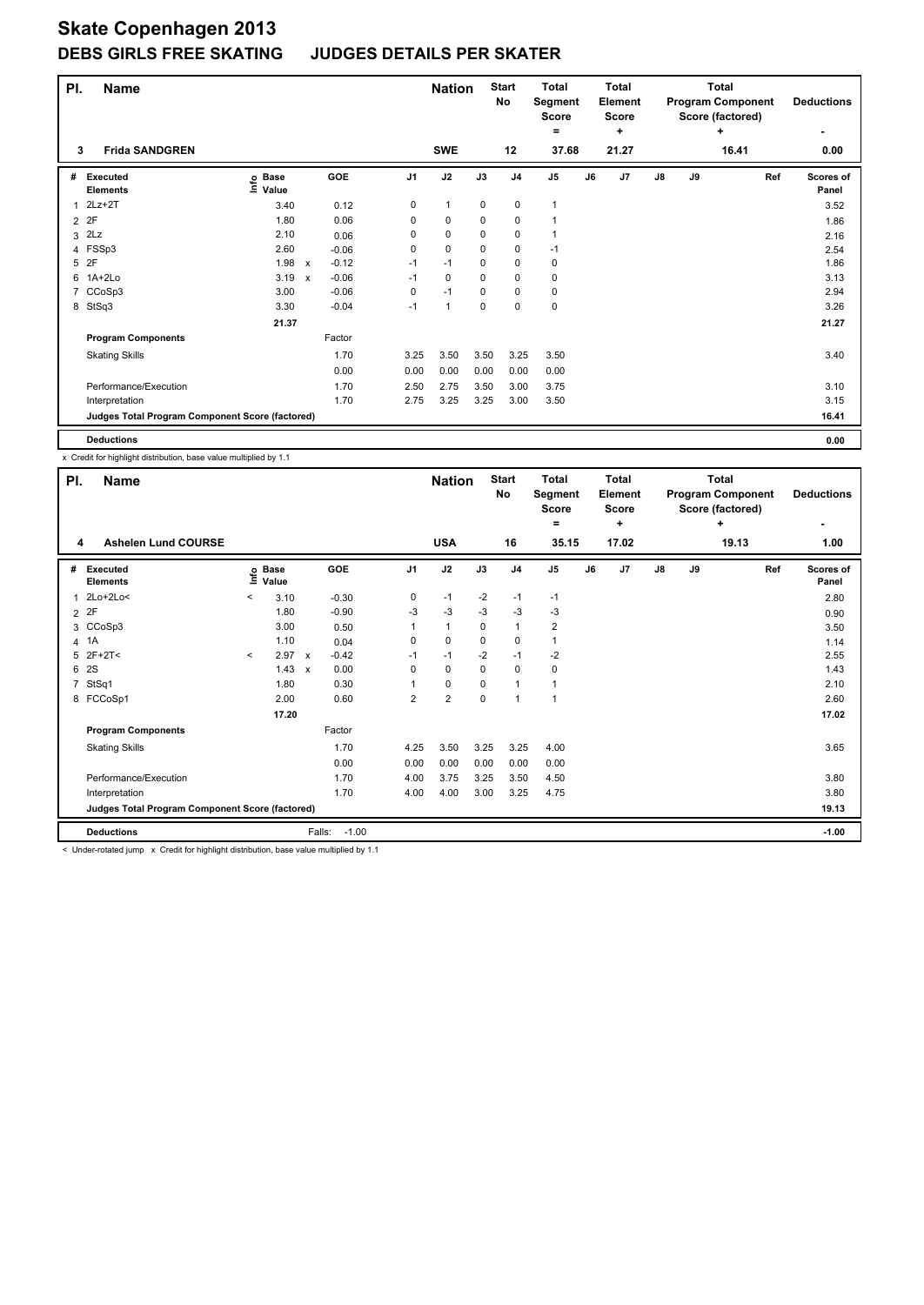| PI.            | <b>Name</b>                                     |           |                   |              |         |                | <b>Nation</b> |             | <b>Start</b><br><b>No</b> | Total<br>Segment<br>Score<br>= |    | <b>Total</b><br>Element<br>Score<br>٠ |    |    | <b>Total</b><br><b>Program Component</b><br>Score (factored)<br>٠ | <b>Deductions</b>  |
|----------------|-------------------------------------------------|-----------|-------------------|--------------|---------|----------------|---------------|-------------|---------------------------|--------------------------------|----|---------------------------------------|----|----|-------------------------------------------------------------------|--------------------|
| 5              | <b>Moona HEIKKINEN</b>                          |           |                   |              |         |                | <b>FIN</b>    |             | 4                         | 33.92                          |    | 17.57                                 |    |    | 17.35                                                             | 1.00               |
| #              | <b>Executed</b><br><b>Elements</b>              |           | e Base<br>⊆ Value |              | GOE     | J <sub>1</sub> | J2            | J3          | J <sub>4</sub>            | J <sub>5</sub>                 | J6 | J <sub>7</sub>                        | J8 | J9 | Ref                                                               | Scores of<br>Panel |
| 1              | 2Lo                                             |           | 1.80              |              | 0.00    | 0              | $\mathbf 0$   | $\mathbf 0$ | 0                         | 0                              |    |                                       |    |    |                                                                   | 1.80               |
| 2              | 2F                                              |           | 1.80              |              | 0.06    |                | 0             | 0           | 0                         | 0                              |    |                                       |    |    |                                                                   | 1.86               |
| 3              | $2Lz+2T2$                                       | $\prec$   | 3.00              |              | $-0.54$ | $-2$           | $-2$          | $-2$        | $-2$                      | $-1$                           |    |                                       |    |    |                                                                   | 2.46               |
|                | 4 FCSp1                                         |           | 1.90              |              | 0.14    |                | $\mathbf{1}$  | 0           | 0                         | $-1$                           |    |                                       |    |    |                                                                   | 2.04               |
| 5              | 2A<<                                            | <<        | 1.10              |              | $-0.60$ | $-3$           | $-3$          | $-3$        | $-3$                      | $-3$                           |    |                                       |    |    |                                                                   | 0.50               |
| 6              | $2F+2Lo<$                                       | $\hat{~}$ | 3.41              | $\mathsf{x}$ | $-0.60$ | $-1$           | $-2$          | $-2$        | $-3$                      | $-2$                           |    |                                       |    |    |                                                                   | 2.81               |
| $\overline{7}$ | StSq2                                           |           | 2.60              |              | 0.40    |                | $\mathbf{1}$  | $\mathbf 0$ | $\mathbf{1}$              | $\mathbf{1}$                   |    |                                       |    |    |                                                                   | 3.00               |
|                | 8 CCoSp3                                        |           | 3.00              |              | 0.10    |                | $\mathbf 0$   | $\mathbf 0$ | $\mathbf 0$               | 0                              |    |                                       |    |    |                                                                   | 3.10               |
|                |                                                 |           | 18.61             |              |         |                |               |             |                           |                                |    |                                       |    |    |                                                                   | 17.57              |
|                | <b>Program Components</b>                       |           |                   |              | Factor  |                |               |             |                           |                                |    |                                       |    |    |                                                                   |                    |
|                | <b>Skating Skills</b>                           |           |                   |              | 1.70    | 4.00           | 3.50          | 3.25        | 3.25                      | 3.25                           |    |                                       |    |    |                                                                   | 3.45               |
|                |                                                 |           |                   |              | 0.00    | 0.00           | 0.00          | 0.00        | 0.00                      | 0.00                           |    |                                       |    |    |                                                                   |                    |
|                | Performance/Execution                           |           |                   |              | 1.70    | 3.75           | 3.00          | 3.25        | 3.00                      | 3.50                           |    |                                       |    |    |                                                                   | 3.30               |
|                | Interpretation                                  |           |                   |              | 1.70    | 3.75           | 3.25          | 3.25        | 3.25                      | 3.75                           |    |                                       |    |    |                                                                   | 3.45               |
|                | Judges Total Program Component Score (factored) |           |                   |              |         |                |               |             |                           |                                |    |                                       |    |    |                                                                   | 17.35              |
|                | <b>Deductions</b>                               |           |                   | Falls:       | $-1.00$ |                |               |             |                           |                                |    |                                       |    |    |                                                                   | $-1.00$            |

< Under-rotated jump << Downgraded jump x Credit for highlight distribution, base value multiplied by 1.1

| PI. | <b>Name</b>                                     |                   |                           |                   |                | <b>Nation</b> |      | <b>Start</b><br>No | <b>Total</b><br>Segment<br><b>Score</b> |    | <b>Total</b><br>Element<br>Score |    |    | <b>Total</b><br><b>Program Component</b><br>Score (factored) | <b>Deductions</b>  |
|-----|-------------------------------------------------|-------------------|---------------------------|-------------------|----------------|---------------|------|--------------------|-----------------------------------------|----|----------------------------------|----|----|--------------------------------------------------------------|--------------------|
| 6   | <b>Tilda SILVERBORN</b>                         |                   |                           |                   |                | <b>SWE</b>    |      | 14                 | =<br>33.34                              |    | ٠<br>18.60                       |    |    | ٠<br>15.74                                                   | 1.00               |
| #   | <b>Executed</b><br><b>Elements</b>              | e Base<br>⊆ Value |                           | GOE               | J <sub>1</sub> | J2            | J3   | J <sub>4</sub>     | J <sub>5</sub>                          | J6 | J <sub>7</sub>                   | J8 | J9 | Ref                                                          | Scores of<br>Panel |
| 1   | 2Lz                                             | 2.10              |                           | $-0.12$           | $-1$           | $-1$          | 0    | $\mathbf 0$        | 0                                       |    |                                  |    |    |                                                              | 1.98               |
|     | 2 2F+2T                                         | 3.10              |                           | $-0.06$           | $-1$           | 0             | 0    | 0                  | 0                                       |    |                                  |    |    |                                                              | 3.04               |
|     | 3 FCCoSp1                                       | 2.00              |                           | 0.14              |                | 0             | 0    | $\mathbf{1}$       | $-1$                                    |    |                                  |    |    |                                                              | 2.14               |
|     | 4 StSq2                                         | 2.60              |                           | 0.20              |                | $\mathbf{1}$  | 0    | 0                  | 0                                       |    |                                  |    |    |                                                              | 2.80               |
|     | 5 2F+2T                                         | 3.41              | $\mathsf{x}$              | $-0.84$           | $-3$           | $-3$          | $-3$ | $-3$               | $-2$                                    |    |                                  |    |    |                                                              | 2.57               |
|     | 6 2Lo                                           | 1.98              | $\boldsymbol{\mathsf{x}}$ | $-0.12$           | $-1$           | $\mathbf 0$   | 0    | $-1$               | 0                                       |    |                                  |    |    |                                                              | 1.86               |
|     | 7 1A                                            | 1.21              | $\boldsymbol{\mathsf{x}}$ | 0.00              | 0              | $\mathbf 0$   | 0    | 0                  | 0                                       |    |                                  |    |    |                                                              | 1.21               |
|     | 8 CCoSp3                                        | 3.00              |                           | 0.00              | 0              | $\mathbf 0$   | 0    | 0                  | $\mathbf 0$                             |    |                                  |    |    |                                                              | 3.00               |
|     |                                                 | 19.40             |                           |                   |                |               |      |                    |                                         |    |                                  |    |    |                                                              | 18.60              |
|     | <b>Program Components</b>                       |                   |                           | Factor            |                |               |      |                    |                                         |    |                                  |    |    |                                                              |                    |
|     | <b>Skating Skills</b>                           |                   |                           | 1.70              | 3.00           | 3.50          | 3.00 | 3.50               | 3.25                                    |    |                                  |    |    |                                                              | 3.25               |
|     |                                                 |                   |                           | 0.00              | 0.00           | 0.00          | 0.00 | 0.00               | 0.00                                    |    |                                  |    |    |                                                              |                    |
|     | Performance/Execution                           |                   |                           | 1.70              | 2.75           | 3.00          | 2.75 | 3.25               | 3.00                                    |    |                                  |    |    |                                                              | 2.95               |
|     | Interpretation                                  |                   |                           | 1.70              | 2.50           | 3.50          | 3.00 | 3.50               | 2.75                                    |    |                                  |    |    |                                                              | 3.05               |
|     | Judges Total Program Component Score (factored) |                   |                           |                   |                |               |      |                    |                                         |    |                                  |    |    |                                                              | 15.74              |
|     | <b>Deductions</b>                               |                   |                           | $-1.00$<br>Falls: |                |               |      |                    |                                         |    |                                  |    |    |                                                              | $-1.00$            |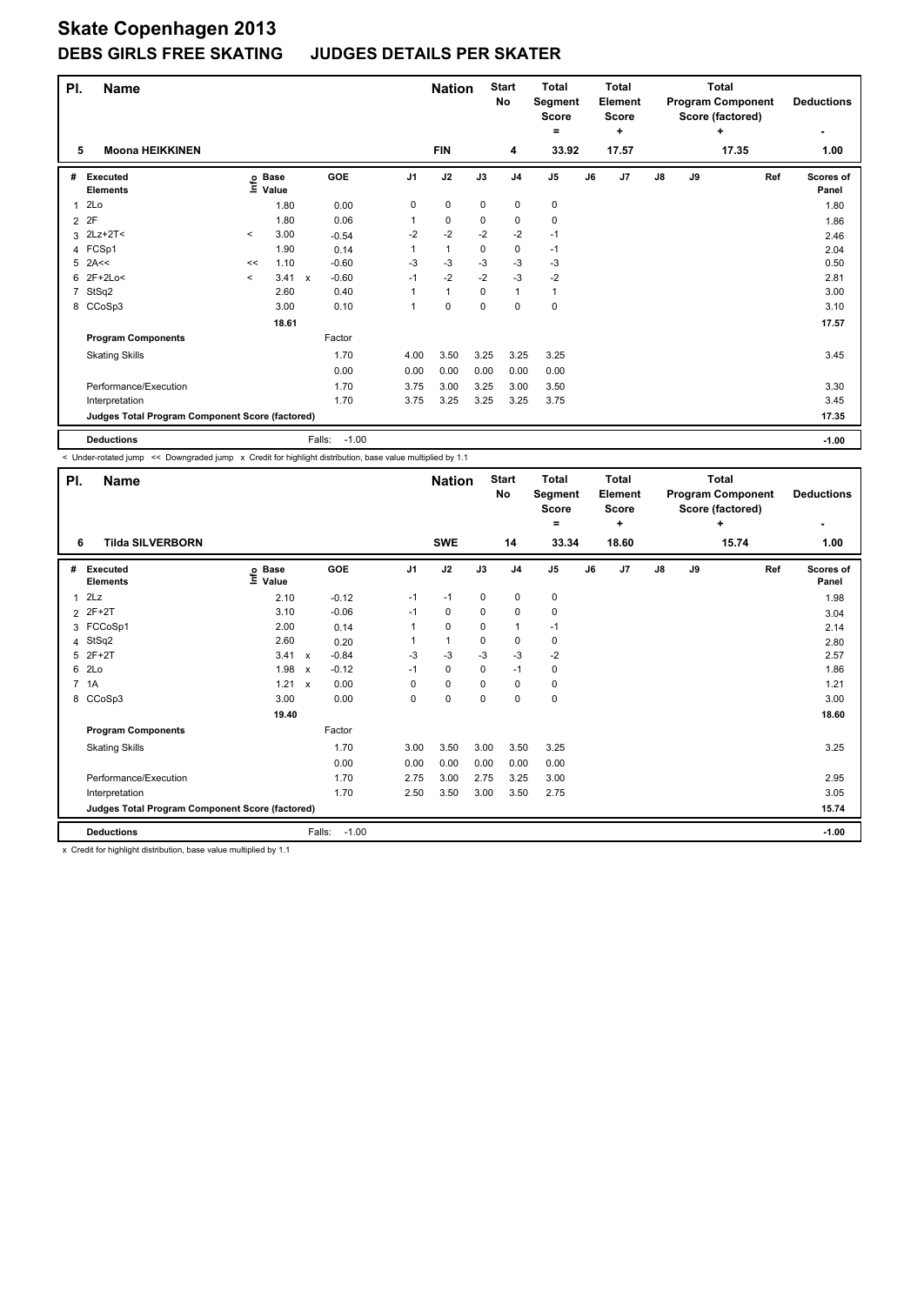| PI. | <b>Name</b>                                     |   |                                  |                           |         |                | <b>Nation</b> |             | <b>Start</b><br>No | <b>Total</b><br>Segment<br>Score<br>= |    | <b>Total</b><br>Element<br>Score<br>٠ |               |    | <b>Total</b><br><b>Program Component</b><br>Score (factored)<br>٠ | <b>Deductions</b>  |
|-----|-------------------------------------------------|---|----------------------------------|---------------------------|---------|----------------|---------------|-------------|--------------------|---------------------------------------|----|---------------------------------------|---------------|----|-------------------------------------------------------------------|--------------------|
| 7   | <b>Adelina SANDKVIST</b>                        |   |                                  |                           |         |                | <b>SWE</b>    |             | 1                  | 33.21                                 |    | 17.82                                 |               |    | 15.39                                                             | 0.00               |
| #   | Executed<br><b>Elements</b>                     |   | <b>Base</b><br>e Base<br>⊆ Value |                           | GOE     | J <sub>1</sub> | J2            | J3          | J <sub>4</sub>     | J <sub>5</sub>                        | J6 | J <sub>7</sub>                        | $\mathsf{J}8$ | J9 | Ref                                                               | Scores of<br>Panel |
| 1   | $2S+2T$                                         |   | 2.60                             |                           | 0.00    | 0              | $\mathbf 0$   | $\mathbf 0$ | $\mathbf 0$        | $\pmb{0}$                             |    |                                       |               |    |                                                                   | 2.60               |
| 2   | 2Lz                                             | e | 2.10                             |                           | $-0.36$ | $-1$           | $-2$          | $-2$        | 0                  | $-1$                                  |    |                                       |               |    |                                                                   | 1.74               |
| 3   | 2Lo                                             |   | 1.80                             |                           | 0.00    | 0              | $\mathbf 0$   | $\mathbf 0$ | $\mathbf 0$        | 0                                     |    |                                       |               |    |                                                                   | 1.80               |
|     | 4 FSSp2                                         |   | 2.30                             |                           | $-0.12$ | 0              | $\mathbf 0$   | $\mathbf 0$ | $-1$               | $-1$                                  |    |                                       |               |    |                                                                   | 2.18               |
| 5   | 1A+1A+SEQ                                       |   | 1.94                             | $\mathsf{x}$              | 0.00    | 0              | $\mathbf 0$   | 0           | $\mathbf 0$        | $\pmb{0}$                             |    |                                       |               |    |                                                                   | 1.94               |
| 6   | 2F                                              |   | 1.98                             | $\boldsymbol{\mathsf{x}}$ | 0.00    | 0              | $\mathbf 0$   | 0           | $\mathbf 0$        | $\mathbf 0$                           |    |                                       |               |    |                                                                   | 1.98               |
| 7   | StSq2                                           |   | 2.60                             |                           | 0.10    | 1              | $\pmb{0}$     | $\mathbf 0$ | $\mathbf 0$        | $\pmb{0}$                             |    |                                       |               |    |                                                                   | 2.70               |
|     | 8 CCoSp3                                        |   | 3.00                             |                           | $-0.12$ | 0              | $-1$          | 0           | $\mathbf 0$        | $-1$                                  |    |                                       |               |    |                                                                   | 2.88               |
|     |                                                 |   | 18.32                            |                           |         |                |               |             |                    |                                       |    |                                       |               |    |                                                                   | 17.82              |
|     | <b>Program Components</b>                       |   |                                  |                           | Factor  |                |               |             |                    |                                       |    |                                       |               |    |                                                                   |                    |
|     | <b>Skating Skills</b>                           |   |                                  |                           | 1.70    | 3.25           | 3.25          | 3.25        | 3.25               | 3.00                                  |    |                                       |               |    |                                                                   | 3.20               |
|     |                                                 |   |                                  |                           | 0.00    | 0.00           | 0.00          | 0.00        | 0.00               | 0.00                                  |    |                                       |               |    |                                                                   |                    |
|     | Performance/Execution                           |   |                                  |                           | 1.70    | 3.00           | 2.50          | 3.00        | 3.00               | 3.25                                  |    |                                       |               |    |                                                                   | 2.95               |
|     | Interpretation                                  |   |                                  |                           | 1.70    | 3.00           | 2.50          | 3.00        | 3.25               | 2.75                                  |    |                                       |               |    |                                                                   | 2.90               |
|     | Judges Total Program Component Score (factored) |   |                                  |                           |         |                |               |             |                    |                                       |    |                                       |               |    |                                                                   | 15.39              |
|     | <b>Deductions</b>                               |   |                                  |                           |         |                |               |             |                    |                                       |    |                                       |               |    |                                                                   | 0.00               |

x Credit for highlight distribution, base value multiplied by 1.1 e Jump take off with wrong edge

| PI. | <b>Name</b>                                     |                   |              |         |                | <b>Nation</b> |             | <b>Start</b><br>No | <b>Total</b><br>Segment<br><b>Score</b><br>۰ |    | <b>Total</b><br>Element<br><b>Score</b><br>÷ |    |    | Total<br><b>Program Component</b><br>Score (factored)<br>÷ | <b>Deductions</b>         |
|-----|-------------------------------------------------|-------------------|--------------|---------|----------------|---------------|-------------|--------------------|----------------------------------------------|----|----------------------------------------------|----|----|------------------------------------------------------------|---------------------------|
| 8   | Victoria ENGLUND-SØRENSEN                       |                   |              |         |                | <b>DEN</b>    |             | 13                 | 32.06                                        |    | 16.67                                        |    |    | 15.39                                                      | ٠<br>0.00                 |
| #   | <b>Executed</b><br><b>Elements</b>              | e Base<br>⊆ Value | GOE          |         | J <sub>1</sub> | J2            | J3          | J <sub>4</sub>     | J <sub>5</sub>                               | J6 | J7                                           | J8 | J9 | Ref                                                        | <b>Scores of</b><br>Panel |
| 1   | $2F+2T$                                         | 3.10              |              | $-0.54$ | $-2$           | $-2$          | $-2$        | $-1$               | $-2$                                         |    |                                              |    |    |                                                            | 2.56                      |
|     | $2$ $2Lz$                                       | 2.10              |              | $-0.18$ | $-1$           | $-1$          | $-1$        | 0                  | 0                                            |    |                                              |    |    |                                                            | 1.92                      |
|     | 3 2S                                            | 1.30              |              | 0.00    | 0              | 0             | 0           | 0                  | 0                                            |    |                                              |    |    |                                                            | 1.30                      |
|     | 4 FCCoSp3                                       | 3.00              |              | $-0.24$ | $-1$           | $-2$          | $\Omega$    | $\pmb{0}$          | $-1$                                         |    |                                              |    |    |                                                            | 2.76                      |
|     | 5 2Lo                                           | 1.98              | $\mathsf{x}$ | 0.00    | 0              | $\mathbf 0$   | $\mathbf 0$ | $\mathbf 0$        | $\mathbf 0$                                  |    |                                              |    |    |                                                            | 1.98                      |
| 6   | StSq2                                           | 2.60              |              | 0.00    | 0              | $\mathbf 0$   | $\mathbf 0$ | $\mathbf 0$        | $\mathbf 0$                                  |    |                                              |    |    |                                                            | 2.60                      |
|     | $7 A+2T$                                        | 1.43              | $\mathsf{x}$ | $-0.32$ | $-2$           | $-1$          | $-2$        | $-2$               | $-1$                                         |    |                                              |    |    |                                                            | 1.11                      |
|     | 8 CCoSp2                                        | 2.50              |              | $-0.06$ | $-1$           | $\mathbf 0$   | $\mathbf 0$ | $\mathbf 0$        | $\pmb{0}$                                    |    |                                              |    |    |                                                            | 2.44                      |
|     |                                                 | 18.01             |              |         |                |               |             |                    |                                              |    |                                              |    |    |                                                            | 16.67                     |
|     | <b>Program Components</b>                       |                   |              | Factor  |                |               |             |                    |                                              |    |                                              |    |    |                                                            |                           |
|     | <b>Skating Skills</b>                           |                   |              | 1.70    | 3.50           | 2.75          | 2.75        | 3.50               | 3.50                                         |    |                                              |    |    |                                                            | 3.20                      |
|     |                                                 |                   |              | 0.00    | 0.00           | 0.00          | 0.00        | 0.00               | 0.00                                         |    |                                              |    |    |                                                            |                           |
|     | Performance/Execution                           |                   |              | 1.70    | 2.75           | 2.50          | 2.75        | 3.25               | 3.25                                         |    |                                              |    |    |                                                            | 2.90                      |
|     | Interpretation                                  |                   |              | 1.70    | 2.75           | 3.00          | 2.50        | 3.00               | 3.50                                         |    |                                              |    |    |                                                            | 2.95                      |
|     | Judges Total Program Component Score (factored) |                   |              |         |                |               |             |                    |                                              |    |                                              |    |    |                                                            | 15.39                     |
|     | <b>Deductions</b>                               |                   |              |         |                |               |             |                    |                                              |    |                                              |    |    |                                                            | 0.00                      |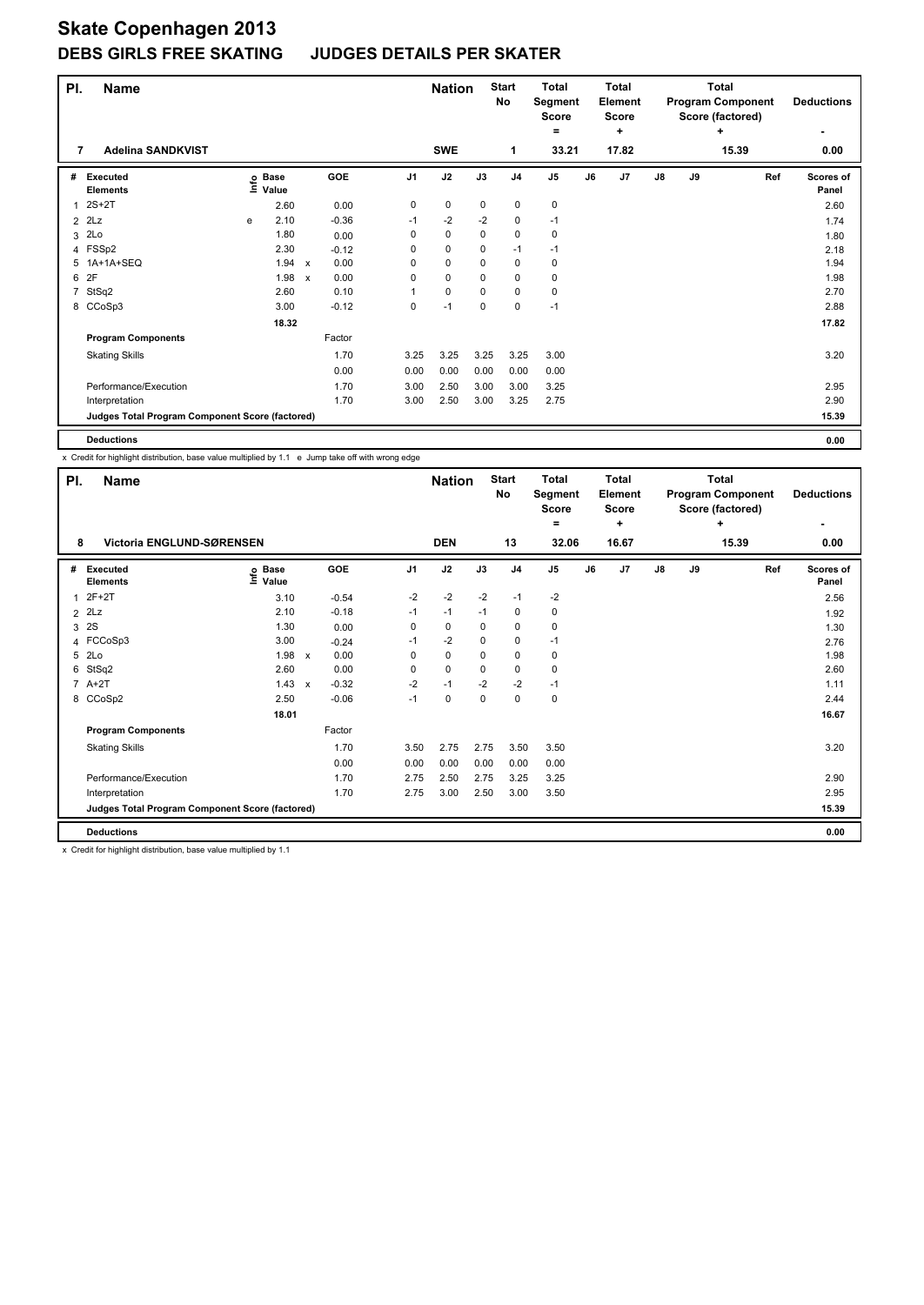| PI. | <b>Name</b>                                     |                   |                           |         |                | <b>Nation</b> |             | <b>Start</b><br><b>No</b> | <b>Total</b><br>Segment<br><b>Score</b><br>= |    | <b>Total</b><br>Element<br>Score<br>٠ |    |    | <b>Total</b><br><b>Program Component</b><br>Score (factored)<br>٠ | <b>Deductions</b>  |
|-----|-------------------------------------------------|-------------------|---------------------------|---------|----------------|---------------|-------------|---------------------------|----------------------------------------------|----|---------------------------------------|----|----|-------------------------------------------------------------------|--------------------|
| 9   | <b>Sara Borch NIELSEN</b>                       |                   |                           |         |                | <b>DEN</b>    |             | 10                        | 30.37                                        |    | 17.70                                 |    |    | 12.67                                                             | 0.00               |
| #   | Executed<br><b>Elements</b>                     | e Base<br>⊆ Value |                           | GOE     | J <sub>1</sub> | J2            | J3          | J <sub>4</sub>            | J <sub>5</sub>                               | J6 | J <sub>7</sub>                        | J8 | J9 | Ref                                                               | Scores of<br>Panel |
| 1   | 2F                                              | 1.80              |                           | 0.00    | 0              | $\mathbf 0$   | $\mathbf 0$ | 0                         | 0                                            |    |                                       |    |    |                                                                   | 1.80               |
|     | 2 2Lz+2T                                        | 3.40              |                           | 0.00    | 0              | $\mathbf 0$   | 0           | 0                         | 0                                            |    |                                       |    |    |                                                                   | 3.40               |
| 3   | 2Lo                                             | 1.80              |                           | $-0.12$ | 0              | $\mathbf 0$   | $\mathbf 0$ | $-2$                      | $\mathbf 0$                                  |    |                                       |    |    |                                                                   | 1.68               |
|     | 4 FCCoSp3                                       | 3.00              |                           | $-0.42$ | $-1$           | $-2$          | $-2$        | $-2$                      | $\mathbf 0$                                  |    |                                       |    |    |                                                                   | 2.58               |
| 5   | 2Lz                                             | 2.31              | $\mathsf{x}$              | 0.00    | 0              | $-1$          | $\mathbf 0$ | $\mathbf{1}$              | 0                                            |    |                                       |    |    |                                                                   | 2.31               |
| 6   | 2Lo+1A+SEQ                                      | 2.55              | $\boldsymbol{\mathsf{x}}$ | $-0.06$ | $-1$           | $\mathbf 0$   | $\mathbf 0$ | $\pmb{0}$                 | $\mathbf 0$                                  |    |                                       |    |    |                                                                   | 2.49               |
| 7   | CCoSp1                                          | 2.00              |                           | 0.00    | 0              | $\pmb{0}$     | $\mathbf 0$ | $\mathbf 0$               | $\pmb{0}$                                    |    |                                       |    |    |                                                                   | 2.00               |
|     | 8 StSqB                                         | 1.50              |                           | $-0.06$ | 0              | $\mathbf 0$   | $\mathbf 0$ | $\mathbf 0$               | $-1$                                         |    |                                       |    |    |                                                                   | 1.44               |
|     |                                                 | 18.36             |                           |         |                |               |             |                           |                                              |    |                                       |    |    |                                                                   | 17.70              |
|     | <b>Program Components</b>                       |                   |                           | Factor  |                |               |             |                           |                                              |    |                                       |    |    |                                                                   |                    |
|     | <b>Skating Skills</b>                           |                   |                           | 1.70    | 2.50           | 2.50          | 3.00        | 3.00                      | 2.75                                         |    |                                       |    |    |                                                                   | 2.75               |
|     |                                                 |                   |                           | 0.00    | 0.00           | 0.00          | 0.00        | 0.00                      | 0.00                                         |    |                                       |    |    |                                                                   |                    |
|     | Performance/Execution                           |                   |                           | 1.70    | 2.25           | 2.25          | 2.75        | 1.75                      | 2.50                                         |    |                                       |    |    |                                                                   | 2.30               |
|     | Interpretation                                  |                   |                           | 1.70    | 2.25           | 2.50          | 2.50        | 2.25                      | 2.50                                         |    |                                       |    |    |                                                                   | 2.40               |
|     | Judges Total Program Component Score (factored) |                   |                           |         |                |               |             |                           |                                              |    |                                       |    |    |                                                                   | 12.67              |
|     | <b>Deductions</b>                               |                   |                           |         |                |               |             |                           |                                              |    |                                       |    |    |                                                                   | 0.00               |

x Credit for highlight distribution, base value multiplied by 1.1

| PI.            | <b>Name</b>                                     |                            |                           |                |      | <b>Nation</b> |             | <b>Start</b><br>No | Total<br>Segment<br>Score<br>٠ |    | Total<br>Element<br><b>Score</b><br>٠ |               |    | Total<br><b>Program Component</b><br>Score (factored)<br>÷ | <b>Deductions</b>         |
|----------------|-------------------------------------------------|----------------------------|---------------------------|----------------|------|---------------|-------------|--------------------|--------------------------------|----|---------------------------------------|---------------|----|------------------------------------------------------------|---------------------------|
| 10             | <b>Alice CASSELBRANT</b>                        |                            |                           |                |      | <b>SWE</b>    |             | 5                  | 29.19                          |    | 14.88                                 |               |    | 15.31                                                      | 1.00                      |
| #              | Executed<br><b>Elements</b>                     | e Base<br>⊑ Value<br>Value | GOE                       | J <sub>1</sub> |      | J2            | J3          | J <sub>4</sub>     | J <sub>5</sub>                 | J6 | J7                                    | $\mathsf{J}8$ | J9 | Ref                                                        | <b>Scores of</b><br>Panel |
|                | 12F                                             | 1.80                       |                           | $-0.90$        | $-3$ | $-3$          | $-3$        | $-3$               | $-3$                           |    |                                       |               |    |                                                            | 0.90                      |
| $\overline{2}$ | StSq1                                           | 1.80                       |                           | 0.10           | 1    | $\mathbf 0$   | $\Omega$    | $\mathbf 0$        | $\mathbf 0$                    |    |                                       |               |    |                                                            | 1.90                      |
| 3              | 1A                                              | 1.10                       |                           | 0.00           | 0    | $\mathbf 0$   | 0           | 0                  | $\pmb{0}$                      |    |                                       |               |    |                                                            | 1.10                      |
|                | 4 FCCoSp2                                       | 2.50                       |                           | $-0.30$        | 0    | $\pmb{0}$     | 0           | $-3$               | $-2$                           |    |                                       |               |    |                                                            | 2.20                      |
| 5              | $2F+2T$                                         | 3.41                       | $\mathsf{x}$              | 0.00           | 0    | $\mathbf 0$   | $\Omega$    | 0                  | 0                              |    |                                       |               |    |                                                            | 3.41                      |
|                | 6 2S+1A+SEQ                                     | 2.11                       | $\boldsymbol{\mathsf{x}}$ | 0.00           | 0    | $\mathbf 0$   | 0           | 0                  | 0                              |    |                                       |               |    |                                                            | 2.11                      |
|                | 7 2Lo                                           | 1.98                       | $\boldsymbol{\mathsf{x}}$ | $-0.60$        | $-2$ | $-2$          | $-2$        | $-2$               | $-2$                           |    |                                       |               |    |                                                            | 1.38                      |
|                | 8 CCoSp1                                        | 2.00                       |                           | $-0.12$        | 0    | $\mathbf 0$   | $\mathbf 0$ | $-2$               | 0                              |    |                                       |               |    |                                                            | 1.88                      |
|                |                                                 | 16.70                      |                           |                |      |               |             |                    |                                |    |                                       |               |    |                                                            | 14.88                     |
|                | <b>Program Components</b>                       |                            | Factor                    |                |      |               |             |                    |                                |    |                                       |               |    |                                                            |                           |
|                | <b>Skating Skills</b>                           |                            |                           | 1.70           | 3.50 | 3.25          | 3.00        | 2.75               | 2.50                           |    |                                       |               |    |                                                            | 3.00                      |
|                |                                                 |                            |                           | 0.00           | 0.00 | 0.00          | 0.00        | 0.00               | 0.00                           |    |                                       |               |    |                                                            |                           |
|                | Performance/Execution                           |                            |                           | 1.70           | 3.75 | 3.25          | 2.75        | 2.75               | 2.75                           |    |                                       |               |    |                                                            | 3.05                      |
|                | Interpretation                                  |                            |                           | 1.70           | 3.50 | 3.00          | 3.00        | 3.00               | 2.25                           |    |                                       |               |    |                                                            | 2.95                      |
|                | Judges Total Program Component Score (factored) |                            |                           |                |      |               |             |                    |                                |    |                                       |               |    |                                                            | 15.31                     |
|                | <b>Deductions</b>                               |                            | Falls:                    | $-1.00$        |      |               |             |                    |                                |    |                                       |               |    |                                                            | $-1.00$                   |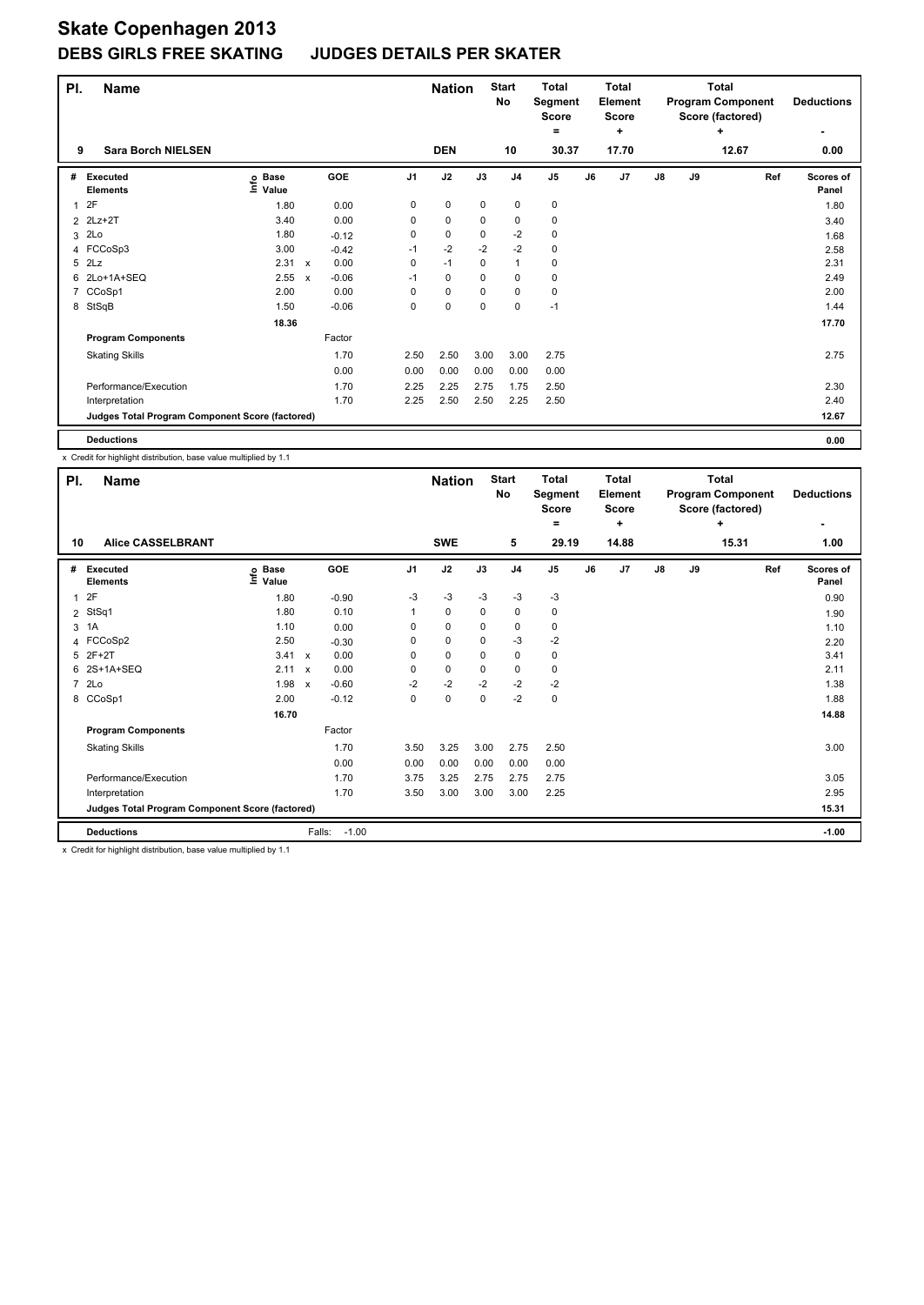| PI.            | <b>Name</b>                                     |                            |                           |            |                | <b>Nation</b> |             | <b>Start</b><br><b>No</b> | <b>Total</b><br>Segment<br><b>Score</b><br>$\equiv$ |    | <b>Total</b><br><b>Element</b><br><b>Score</b><br>÷ |               |    | <b>Total</b><br><b>Program Component</b><br>Score (factored)<br>٠ | <b>Deductions</b><br>٠ |
|----------------|-------------------------------------------------|----------------------------|---------------------------|------------|----------------|---------------|-------------|---------------------------|-----------------------------------------------------|----|-----------------------------------------------------|---------------|----|-------------------------------------------------------------------|------------------------|
| 11             | <b>Julia HAGA</b>                               |                            |                           |            |                | <b>SWE</b>    |             | 3                         | 28.64                                               |    | 14.19                                               |               |    | 14.45                                                             | 0.00                   |
| #              | <b>Executed</b><br><b>Elements</b>              | e Base<br>⊆ Value<br>Value |                           | <b>GOE</b> | J <sub>1</sub> | J2            | J3          | J <sub>4</sub>            | J <sub>5</sub>                                      | J6 | J7                                                  | $\mathsf{J}8$ | J9 | Ref                                                               | Scores of<br>Panel     |
| 1              | 2F                                              | 1.80                       |                           | $-0.30$    | $-1$           | $-1$          | $-1$        | $-1$                      | $-1$                                                |    |                                                     |               |    |                                                                   | 1.50                   |
| $\overline{2}$ | 2Lo                                             | 1.80                       |                           | $-0.24$    | $-1$           | $-1$          | $-1$        | 0                         | $-1$                                                |    |                                                     |               |    |                                                                   | 1.56                   |
| 3              | 2F                                              | 1.80                       |                           | $-0.30$    | $-1$           | $-1$          | $-1$        | $-1$                      | $-1$                                                |    |                                                     |               |    |                                                                   | 1.50                   |
|                | 4 FCCoSp1                                       | 2.00                       |                           | $-0.30$    | $-1$           | $-1$          | 0           | $-2$                      | $-1$                                                |    |                                                     |               |    |                                                                   | 1.70                   |
| 5              | 2S+1A+SEQ                                       | 2.11                       | $\boldsymbol{\mathsf{x}}$ | $-0.16$    | $-1$           | $-1$          | $-1$        | $\pmb{0}$                 | $-1$                                                |    |                                                     |               |    |                                                                   | 1.95                   |
| 6              | $1A+2T$                                         | 2.64                       | $\boldsymbol{\mathsf{x}}$ | $-0.04$    | $-1$           | 0             | 0           | $\mathbf 0$               | 0                                                   |    |                                                     |               |    |                                                                   | 2.60                   |
|                | CCoSpB                                          | 1.70                       |                           | 0.00       | 0              | 0             | 0           | 0                         | 0                                                   |    |                                                     |               |    |                                                                   | 1.70                   |
| 8              | StSq1                                           | 1.80                       |                           | $-0.12$    | $-1$           | 0             | $\mathbf 0$ | 0                         | $-1$                                                |    |                                                     |               |    |                                                                   | 1.68                   |
|                |                                                 | 15.65                      |                           |            |                |               |             |                           |                                                     |    |                                                     |               |    |                                                                   | 14.19                  |
|                | <b>Program Components</b>                       |                            |                           | Factor     |                |               |             |                           |                                                     |    |                                                     |               |    |                                                                   |                        |
|                | <b>Skating Skills</b>                           |                            |                           | 1.70       | 2.75           | 2.75          | 2.50        | 3.00                      | 2.50                                                |    |                                                     |               |    |                                                                   | 2.70                   |
|                |                                                 |                            |                           | 0.00       | 0.00           | 0.00          | 2.25        | 0.00                      | 0.00                                                |    |                                                     |               |    |                                                                   | 2.25                   |
|                | Performance/Execution                           |                            |                           | 1.70       | 3.00           | 3.50          | 2.50        | 3.25                      | 2.75                                                |    |                                                     |               |    |                                                                   | 3.00                   |
|                | Interpretation                                  |                            |                           | 1.70       | 2.75           | 3.25          | 2.50        | 3.00                      | 2.50                                                |    |                                                     |               |    |                                                                   | 2.80                   |
|                | Judges Total Program Component Score (factored) |                            |                           |            |                |               |             |                           |                                                     |    |                                                     |               |    |                                                                   | 14.45                  |
|                | <b>Deductions</b>                               |                            |                           |            |                |               |             |                           |                                                     |    |                                                     |               |    |                                                                   | 0.00                   |

x Credit for highlight distribution, base value multiplied by 1.1

| PI.         | <b>Name</b>                                     |         |                            |                      |                | <b>Nation</b> |          | <b>Start</b><br>No | <b>Total</b><br>Segment<br><b>Score</b><br>٠ |    | <b>Total</b><br>Element<br>Score<br>٠ |    |    | Total<br><b>Program Component</b><br>Score (factored)<br>٠ | <b>Deductions</b>  |
|-------------|-------------------------------------------------|---------|----------------------------|----------------------|----------------|---------------|----------|--------------------|----------------------------------------------|----|---------------------------------------|----|----|------------------------------------------------------------|--------------------|
| 12          | Sijla Anna Skulstad URANG                       |         |                            |                      |                | <b>NOR</b>    |          | 11                 | 26.77                                        |    | 12.88                                 |    |    | 14.89                                                      | 1.00               |
| #           | <b>Executed</b><br><b>Elements</b>              |         | e Base<br>⊑ Value<br>Value | GOE                  | J <sub>1</sub> | J2            | J3       | J <sub>4</sub>     | J <sub>5</sub>                               | J6 | J <sub>7</sub>                        | J8 | J9 | Ref                                                        | Scores of<br>Panel |
| 1           | $2Lo+2T<$                                       | $\,<\,$ | 2.70                       | $-0.42$              | 0              | $-1$          | $-2$     | $-2$               | $-2$                                         |    |                                       |    |    |                                                            | 2.28               |
|             | $2$ 2Lz<                                        | $\,<\,$ | 1.50                       | $-0.54$              | $-2$           | $-2$          | $-2$     | $-1$               | $-2$                                         |    |                                       |    |    |                                                            | 0.96               |
| 3           | FSSp2                                           |         | 2.30                       | $-0.06$              | 0              | $\mathbf 0$   | 0        | 0                  | $-1$                                         |    |                                       |    |    |                                                            | 2.24               |
|             | $4$ 2F<<                                        | e       | 0.50                       | $-0.30$              | -3             | $-3$          | -3       | -3                 | -3                                           |    |                                       |    |    |                                                            | 0.20               |
|             | 5 2Lo<<                                         | <<      | 0.55 x                     | $-0.30$              | $-3$           | $-3$          | $-3$     | $-3$               | $-3$                                         |    |                                       |    |    |                                                            | 0.25               |
| 6           | 1A                                              |         | 1.21                       | 0.00<br>$\mathsf{x}$ | 0              | $\mathbf 0$   | $\Omega$ | 0                  | 0                                            |    |                                       |    |    |                                                            | 1.21               |
| $7^{\circ}$ | StSq2                                           |         | 2.60                       | $-0.06$              | $-1$           | 0             | 0        | 0                  | 0                                            |    |                                       |    |    |                                                            | 2.54               |
| 8           | CCoSp3                                          |         | 3.00                       | 0.20                 | 1              | $\mathbf 0$   | 0        | $\overline{1}$     | $\pmb{0}$                                    |    |                                       |    |    |                                                            | 3.20               |
|             |                                                 |         | 14.36                      |                      |                |               |          |                    |                                              |    |                                       |    |    |                                                            | 12.88              |
|             | <b>Program Components</b>                       |         |                            | Factor               |                |               |          |                    |                                              |    |                                       |    |    |                                                            |                    |
|             | <b>Skating Skills</b>                           |         |                            | 1.70                 | 3.25           | 3.25          | 2.75     | 3.25               | 3.25                                         |    |                                       |    |    |                                                            | 3.15               |
|             |                                                 |         |                            | 0.00                 | 0.00           | 0.00          | 0.00     | 0.00               | 0.00                                         |    |                                       |    |    |                                                            |                    |
|             | Performance/Execution                           |         |                            | 1.70                 | 2.75           | 2.50          | 2.50     | 3.00               | 3.00                                         |    |                                       |    |    |                                                            | 2.75               |
|             | Interpretation                                  |         |                            | 1.70                 | 2.75           | 3.00          | 2.50     | 3.25               | 2.75                                         |    |                                       |    |    |                                                            | 2.85               |
|             | Judges Total Program Component Score (factored) |         |                            |                      |                |               |          |                    |                                              |    |                                       |    |    |                                                            | 14.89              |
|             | <b>Deductions</b>                               |         |                            | Falls:               | $-1.00$        |               |          |                    |                                              |    |                                       |    |    |                                                            | $-1.00$            |

< Under-rotated jump << Downgraded jump x Credit for highlight distribution, base value multiplied by 1.1 e Jump take off with wrong edge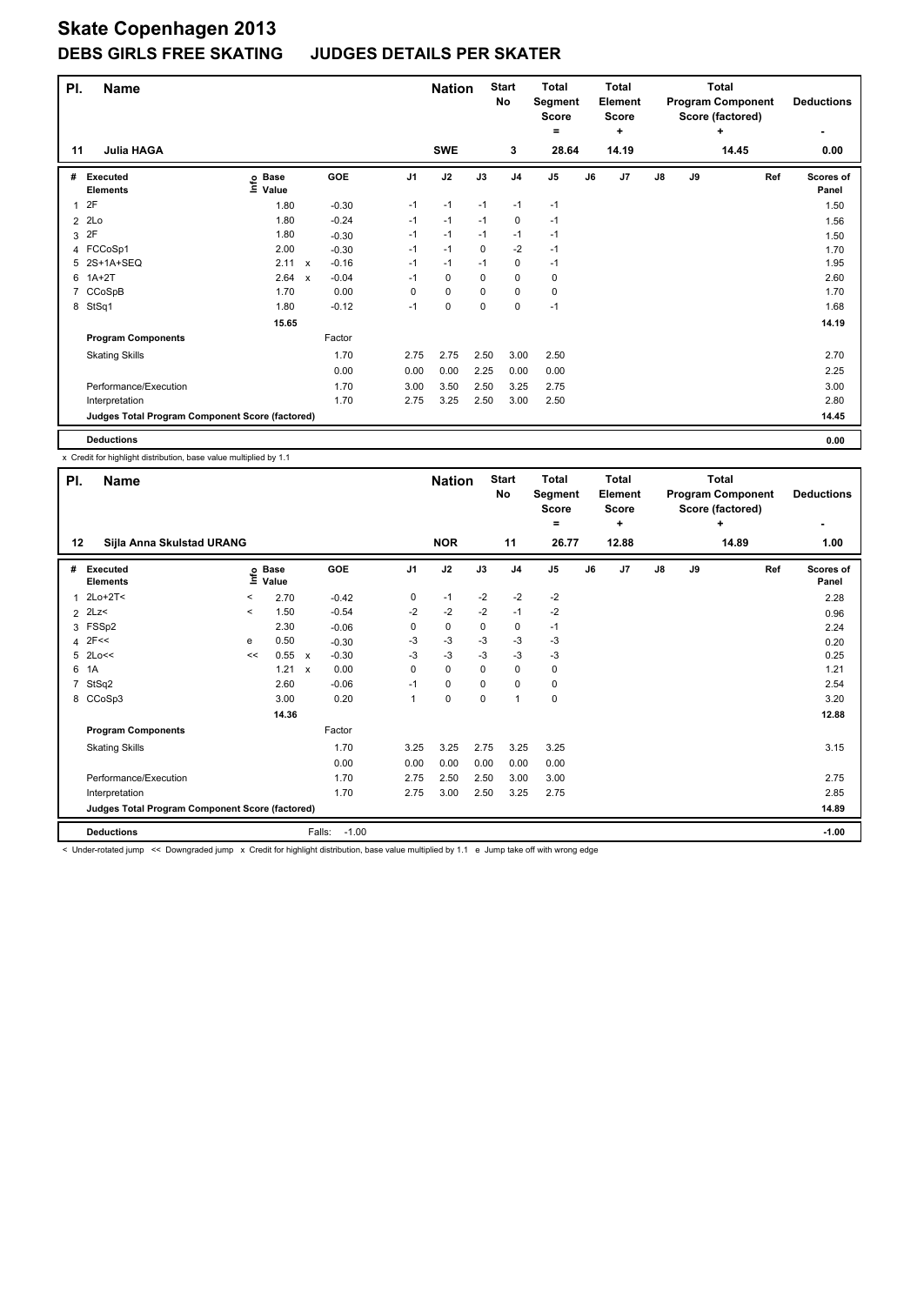| PI. | <b>Name</b>                                     |         |                      |                           |         |                | <b>Nation</b> |             | <b>Start</b><br>No | <b>Total</b><br>Score<br>= | <b>Total</b><br>Segment<br>Element<br>Score<br>٠ |                | <b>Total</b><br><b>Program Component</b><br>Score (factored)<br>٠ |    |       | <b>Deductions</b>  |
|-----|-------------------------------------------------|---------|----------------------|---------------------------|---------|----------------|---------------|-------------|--------------------|----------------------------|--------------------------------------------------|----------------|-------------------------------------------------------------------|----|-------|--------------------|
| 13  | <b>Tuva SILVERBORN</b>                          |         |                      |                           |         |                | <b>SWE</b>    |             | 6                  | 26.76                      |                                                  | 13.07          |                                                                   |    | 13.69 | 0.00               |
| #   | Executed<br><b>Elements</b>                     | ١nfo    | <b>Base</b><br>Value |                           | GOE     | J <sub>1</sub> | J2            | J3          | J <sub>4</sub>     | J <sub>5</sub>             | J6                                               | J <sub>7</sub> | J8                                                                | J9 | Ref   | Scores of<br>Panel |
| 1   | 2F<<                                            | <<      | 0.50                 |                           | $-0.22$ | $-2$           | $-2$          | $-2$        | $-3$               | $-2$                       |                                                  |                |                                                                   |    |       | 0.28               |
|     | 2 1A+2T                                         |         | 2.40                 |                           | $-0.04$ | $-1$           | 0             | 0           | $\mathbf 0$        | 0                          |                                                  |                |                                                                   |    |       | 2.36               |
| 3   | CCoSp3                                          |         | 3.00                 |                           | 0.10    | 1              | $\mathbf 0$   | $\mathbf 0$ | $\mathbf 0$        | 0                          |                                                  |                |                                                                   |    |       | 3.10               |
|     | 4 2S<+1A+SEQ                                    | $\prec$ | 1.60                 |                           | $-0.28$ | $-1$           | $-1$          | $-2$        | $-1$               | $-2$                       |                                                  |                |                                                                   |    |       | 1.32               |
| 5   | 2T<                                             | $\prec$ | 0.90                 |                           | $-0.32$ | $-1$           | $-1$          | $-2$        | $-2$               | $-2$                       |                                                  |                |                                                                   |    |       | 0.58               |
| 6   | StSq2                                           |         | 2.60                 |                           | 0.10    | 1              | $\mathbf 0$   | $\mathbf 0$ | $\mathbf 0$        | $\pmb{0}$                  |                                                  |                |                                                                   |    |       | 2.70               |
|     | 7 1A                                            |         | 1.21                 | $\boldsymbol{\mathsf{x}}$ | 0.00    | 0              | $\pmb{0}$     | $\mathbf 0$ | $\mathbf 0$        | $\pmb{0}$                  |                                                  |                |                                                                   |    |       | 1.21               |
|     | 8 FCCoSp1                                       |         | 2.00                 |                           | $-0.48$ | $-1$           | $-2$          | $-2$        | $-2$               | $-1$                       |                                                  |                |                                                                   |    |       | 1.52               |
|     |                                                 |         | 14.21                |                           |         |                |               |             |                    |                            |                                                  |                |                                                                   |    |       | 13.07              |
|     | <b>Program Components</b>                       |         |                      |                           | Factor  |                |               |             |                    |                            |                                                  |                |                                                                   |    |       |                    |
|     | <b>Skating Skills</b>                           |         |                      |                           | 1.70    | 3.25           | 2.50          | 2.75        | 2.75               | 2.75                       |                                                  |                |                                                                   |    |       | 2.80               |
|     |                                                 |         |                      |                           | 0.00    | 0.00           | 0.00          | 0.00        | 0.00               | 0.00                       |                                                  |                |                                                                   |    |       |                    |
|     | Performance/Execution                           |         |                      |                           | 1.70    | 3.00           | 2.25          | 2.50        | 2.00               | 3.00                       |                                                  |                |                                                                   |    |       | 2.55               |
|     | Interpretation                                  |         |                      |                           | 1.70    | 3.50           | 2.50          | 2.50        | 2.50               | 2.50                       |                                                  |                |                                                                   |    |       | 2.70               |
|     | Judges Total Program Component Score (factored) |         |                      |                           |         |                |               |             |                    |                            |                                                  |                |                                                                   |    |       | 13.69              |
|     | <b>Deductions</b>                               |         |                      |                           |         |                |               |             |                    |                            |                                                  |                |                                                                   |    |       | 0.00               |

|   | < Under-rotated jump << Downgraded jump x Credit for highlight distribution, base value multiplied by 1.1 |                                  |              |         |                |                             |             |                         |                                                       |    |                                                |    |    |                                                                            |                           |
|---|-----------------------------------------------------------------------------------------------------------|----------------------------------|--------------|---------|----------------|-----------------------------|-------------|-------------------------|-------------------------------------------------------|----|------------------------------------------------|----|----|----------------------------------------------------------------------------|---------------------------|
|   | <b>Name</b><br>PI.<br>Isabella Kuszon JØRGENSEN<br>14                                                     |                                  |              |         |                | <b>Nation</b><br><b>DEN</b> |             | <b>Start</b><br>No<br>8 | <b>Total</b><br>Segment<br><b>Score</b><br>٠<br>26.23 |    | Total<br>Element<br><b>Score</b><br>÷<br>12.96 |    |    | <b>Total</b><br><b>Program Component</b><br>Score (factored)<br>÷<br>13.27 | <b>Deductions</b><br>0.00 |
| # | <b>Executed</b><br><b>Elements</b>                                                                        | <b>Base</b><br>o Base<br>⊆ Value |              | GOE     | J <sub>1</sub> | J2                          | J3          | J <sub>4</sub>          | J <sub>5</sub>                                        | J6 | J7                                             | J8 | J9 | Ref                                                                        | Scores of<br>Panel        |
| 1 | $2T+2T$                                                                                                   | 2.60                             |              | $-0.08$ | $-1$           | $-1$                        | 0           | $\pmb{0}$               | 0                                                     |    |                                                |    |    |                                                                            | 2.52                      |
| 2 | 2Lo                                                                                                       | 1.80                             |              | $-0.66$ | $-2$           | $-2$                        | $-3$        | $-2$                    | $-2$                                                  |    |                                                |    |    |                                                                            | 1.14                      |
| 3 | FCoSp                                                                                                     | 0.00                             |              | 0.00    | ٠              | $\overline{\phantom{a}}$    |             | ٠                       | ٠                                                     |    |                                                |    |    |                                                                            | 0.00                      |
| 4 | StSq1                                                                                                     | 1.80                             |              | $-0.12$ | $-1$           | $-1$                        | 0           | $\pmb{0}$               | 0                                                     |    |                                                |    |    |                                                                            | 1.68                      |
| 5 | 2S                                                                                                        | 1.43                             | $\mathsf{x}$ | 0.00    | 0              | 0                           | 0           | 0                       | 0                                                     |    |                                                |    |    |                                                                            | 1.43                      |
| 6 | 2 <sub>0</sub>                                                                                            | 1.98                             | $\mathsf{x}$ | 0.00    | 0              | 0                           | 0           | 0                       | 0                                                     |    |                                                |    |    |                                                                            | 1.98                      |
|   | 7 1A                                                                                                      | 1.21                             | $\mathsf{x}$ | 0.00    | 0              | 0                           | 0           | 0                       | 0                                                     |    |                                                |    |    |                                                                            | 1.21                      |
| 8 | CCoSp3                                                                                                    | 3.00                             |              | 0.00    | 0              | $\mathbf 0$                 | $\mathbf 0$ | $\mathbf 0$             | $\mathbf 0$                                           |    |                                                |    |    |                                                                            | 3.00                      |
|   |                                                                                                           | 13.82                            |              |         |                |                             |             |                         |                                                       |    |                                                |    |    |                                                                            | 12.96                     |
|   | <b>Program Components</b>                                                                                 |                                  |              | Factor  |                |                             |             |                         |                                                       |    |                                                |    |    |                                                                            |                           |
|   | <b>Skating Skills</b>                                                                                     |                                  |              | 1.70    | 2.75           | 2.75                        | 2.75        | 2.75                    | 2.75                                                  |    |                                                |    |    |                                                                            | 2.75                      |
|   |                                                                                                           |                                  |              | 0.00    | 0.00           | 0.00                        | 0.00        | 0.00                    | 0.00                                                  |    |                                                |    |    |                                                                            |                           |
|   | Performance/Execution                                                                                     |                                  |              | 1.70    | 2.75           | 2.25                        | 2.50        | 3.25                    | 2.50                                                  |    |                                                |    |    |                                                                            | 2.65                      |
|   | Interpretation                                                                                            |                                  |              | 1.70    | 2.25           | 2.25                        | 2.50        | 3.00                    | 2.00                                                  |    |                                                |    |    |                                                                            | 2.40                      |
|   | Judges Total Program Component Score (factored)                                                           |                                  |              |         |                |                             |             |                         |                                                       |    |                                                |    |    |                                                                            | 13.27                     |
|   | <b>Deductions</b>                                                                                         |                                  |              |         |                |                             |             |                         |                                                       |    |                                                |    |    |                                                                            | 0.00                      |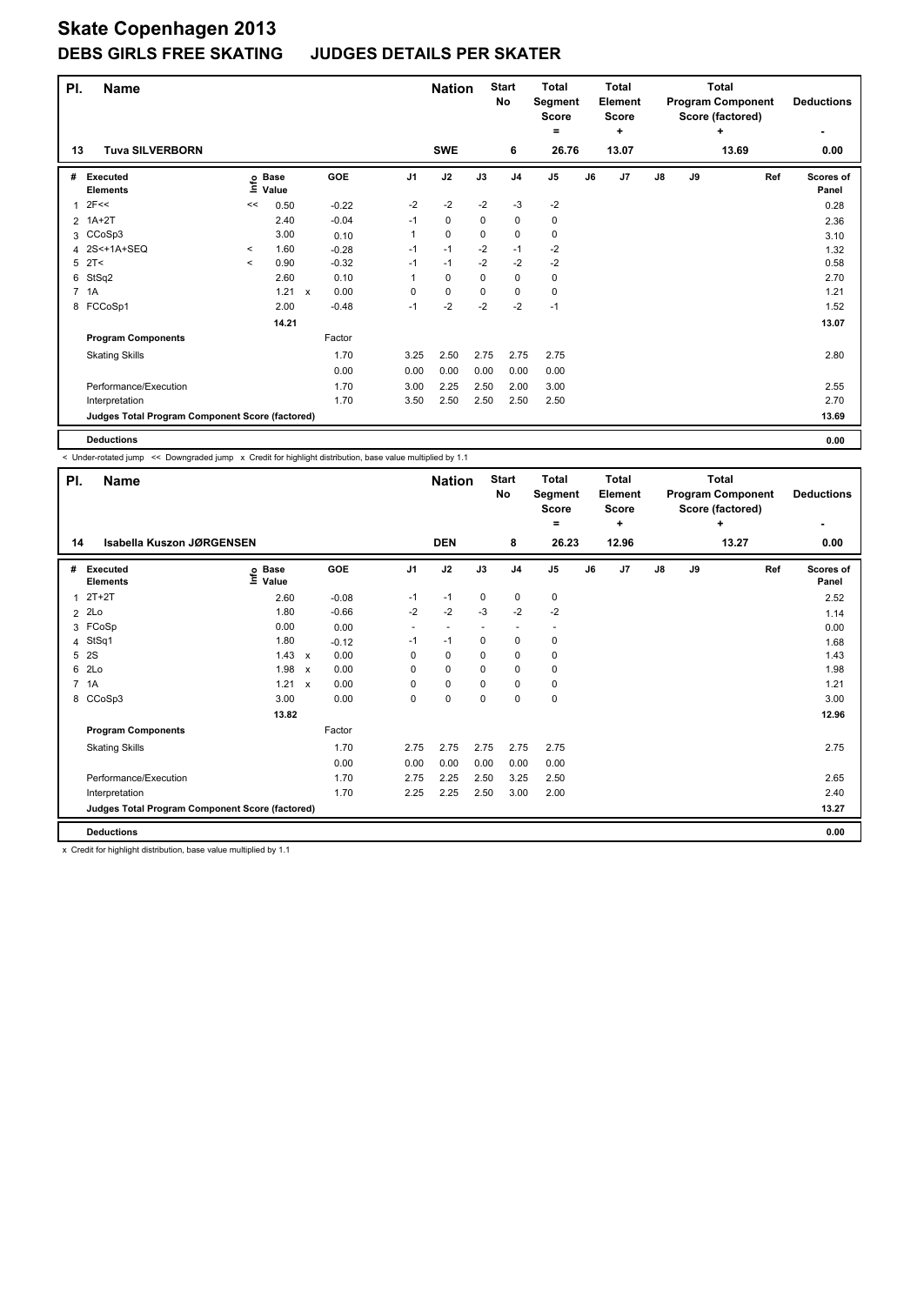| PI. | <b>Name</b>                                     |    |                   | <b>Start</b><br><b>Nation</b><br>No |                   | <b>Total</b><br>Segment<br><b>Score</b><br>۰ |            | Total<br>Element<br><b>Score</b><br>÷ |                | Total<br><b>Program Component</b><br>Score (factored) | <b>Deductions</b> |                |    |    |       |                           |
|-----|-------------------------------------------------|----|-------------------|-------------------------------------|-------------------|----------------------------------------------|------------|---------------------------------------|----------------|-------------------------------------------------------|-------------------|----------------|----|----|-------|---------------------------|
| 15  | <b>Stephanie HALD</b>                           |    |                   |                                     |                   |                                              | <b>DEN</b> |                                       | $\overline{2}$ | 22.03                                                 |                   | 11.89          |    |    | 11.14 | 1.00                      |
| #   | <b>Executed</b><br><b>Elements</b>              |    | e Base<br>⊆ Value |                                     | GOE               | J1                                           | J2         | J3                                    | J <sub>4</sub> | J <sub>5</sub>                                        | J6                | J <sub>7</sub> | J8 | J9 | Ref   | <b>Scores of</b><br>Panel |
| 1   | 2F                                              |    | 1.80              |                                     | $-0.18$           | $-1$                                         | $-1$       | $-1$                                  | 0              | 0                                                     |                   |                |    |    |       | 1.62                      |
| 2   | 2Lo                                             |    | 1.80              |                                     | 0.00              | 0                                            | 0          | 0                                     | 0              | 0                                                     |                   |                |    |    |       | 1.80                      |
| 3   | $2F+2T<<$                                       | << | 2.20              |                                     | $-0.54$           | $-2$                                         | $-2$       | $-2$                                  | $-3$           | 0                                                     |                   |                |    |    |       | 1.66                      |
|     | 4 CCoSp1                                        |    | 2.00              |                                     | $-0.30$           | $-2$                                         | $-1$       | $-1$                                  | 0              | $-1$                                                  |                   |                |    |    |       | 1.70                      |
| 5   | StSq1                                           |    | 1.80              |                                     | $-0.24$           | $-1$                                         | $-1$       | 0                                     | $-1$           | $-1$                                                  |                   |                |    |    |       | 1.56                      |
| 6   | 2Lo                                             |    | 1.98              | $\mathsf{x}$                        | $-0.90$           | $-3$                                         | $-3$       | $-3$                                  | $-3$           | $-3$                                                  |                   |                |    |    |       | 1.08                      |
|     | 7 1A                                            |    | 1.21              | $\boldsymbol{\mathsf{x}}$           | $-0.04$           | $-1$                                         | 0          | 0                                     | 0              | 0                                                     |                   |                |    |    |       | 1.17                      |
|     | 8 FCSpB                                         |    | 1.60              |                                     | $-0.30$           | $-2$                                         | $-1$       | $-1$                                  | 0              | $-1$                                                  |                   |                |    |    |       | 1.30                      |
|     |                                                 |    | 14.39             |                                     |                   |                                              |            |                                       |                |                                                       |                   |                |    |    |       | 11.89                     |
|     | <b>Program Components</b>                       |    |                   |                                     | Factor            |                                              |            |                                       |                |                                                       |                   |                |    |    |       |                           |
|     | <b>Skating Skills</b>                           |    |                   |                                     | 1.70              | 2.25                                         | 2.50       | 2.50                                  | 2.25           | 2.00                                                  |                   |                |    |    |       | 2.30                      |
|     |                                                 |    |                   |                                     | 0.00              | 0.00                                         | 0.00       | 0.00                                  | 0.00           | 0.00                                                  |                   |                |    |    |       |                           |
|     | Performance/Execution                           |    |                   |                                     | 1.70              | 2.00                                         | 2.00       | 2.50                                  | 1.75           | 2.25                                                  |                   |                |    |    |       | 2.10                      |
|     | Interpretation                                  |    |                   |                                     | 1.70              | 2.25                                         | 2.25       | 2.25                                  | 2.00           | 2.00                                                  |                   |                |    |    |       | 2.15                      |
|     | Judges Total Program Component Score (factored) |    |                   |                                     |                   |                                              |            |                                       |                |                                                       |                   |                |    |    |       | 11.14                     |
|     | <b>Deductions</b>                               |    |                   |                                     | $-1.00$<br>Falls: |                                              |            |                                       |                |                                                       |                   |                |    |    |       | $-1.00$                   |

<< Downgraded jump x Credit for highlight distribution, base value multiplied by 1.1

| PI. | <b>Name</b>                                            |              |                   |                           | <b>Nation</b> |                | <b>Start</b><br>No       | <b>Total</b><br>Segment<br>Score<br>۰ |                | <b>Total</b><br>Element<br><b>Score</b><br>٠ |    | Total<br><b>Program Component</b><br>Score (factored) | <b>Deductions</b><br>٠ |    |       |                           |
|-----|--------------------------------------------------------|--------------|-------------------|---------------------------|---------------|----------------|--------------------------|---------------------------------------|----------------|----------------------------------------------|----|-------------------------------------------------------|------------------------|----|-------|---------------------------|
| 16  | <b>Julia NORDIN</b>                                    |              |                   |                           |               |                | <b>SWE</b>               |                                       | 9              | 19.57                                        |    | 8.83                                                  |                        |    | 11.74 | 1.00                      |
| #   | <b>Executed</b><br><b>Elements</b>                     |              | e Base<br>⊆ Value |                           | <b>GOE</b>    | J <sub>1</sub> | J2                       | J3                                    | J <sub>4</sub> | $\mathsf{J}5$                                | J6 | J7                                                    | $\mathsf{J}8$          | J9 | Ref   | <b>Scores of</b><br>Panel |
| 1   | 1A                                                     |              | 1.10              |                           | $-0.04$       | 0              | $-1$                     | 0                                     | 0              | 0                                            |    |                                                       |                        |    |       | 1.06                      |
|     | 2 2F+2T<                                               | e            | 2.70              |                           | $-0.60$       | $-1$           | $-2$                     | $-3$                                  | $-2$           | $-2$                                         |    |                                                       |                        |    |       | 2.10                      |
|     | $3$ 2Lo<                                               | $\checkmark$ | 1.30              |                           | $-0.48$       | $-2$           | $-1$                     | $-2$                                  | $-1$           | $-2$                                         |    |                                                       |                        |    |       | 0.82                      |
|     | 4 FSSp                                                 |              | 0.00              |                           | 0.00          | ٠              | $\overline{\phantom{a}}$ |                                       | ٠              | ٠                                            |    |                                                       |                        |    |       | 0.00                      |
| 5   | StSqB                                                  |              | 1.50              |                           | $-0.24$       | $-2$           | $-1$                     | 0                                     | 0              | $-1$                                         |    |                                                       |                        |    |       | 1.26                      |
|     | 6 2Lo                                                  |              | 1.98              | $\boldsymbol{\mathsf{x}}$ | $-0.90$       | -3             | $-3$                     | -3                                    | -3             | -3                                           |    |                                                       |                        |    |       | 1.08                      |
|     | 7 1S+SEQ                                               |              | 0.35              | $\boldsymbol{\mathsf{x}}$ | $-0.16$       | $-2$           | $-1$                     | $-1$                                  | $-2$           | $-2$                                         |    |                                                       |                        |    |       | 0.19                      |
|     | 8 CCoSp2                                               |              | 2.50              |                           | $-0.18$       | $-2$           | $-1$                     | 0                                     | 0              | $\mathbf 0$                                  |    |                                                       |                        |    |       | 2.32                      |
|     |                                                        |              | 11.43             |                           |               |                |                          |                                       |                |                                              |    |                                                       |                        |    |       | 8.83                      |
|     | <b>Program Components</b>                              |              |                   |                           | Factor        |                |                          |                                       |                |                                              |    |                                                       |                        |    |       |                           |
|     | <b>Skating Skills</b>                                  |              |                   |                           | 1.70          | 2.25           | 2.25                     | 2.50                                  | 2.75           | 2.50                                         |    |                                                       |                        |    |       | 2.45                      |
|     |                                                        |              |                   |                           | 0.00          | 0.00           | 0.00                     | 0.00                                  | 0.00           | 0.00                                         |    |                                                       |                        |    |       |                           |
|     | Performance/Execution                                  |              |                   |                           | 1.70          | 2.00           | 2.00                     | 2.25                                  | 2.50           | 2.25                                         |    |                                                       |                        |    |       | 2.20                      |
|     | Interpretation                                         |              |                   |                           | 1.70          | 2.25           | 2.00                     | 2.25                                  | 2.50           | 2.25                                         |    |                                                       |                        |    |       | 2.25                      |
|     | <b>Judges Total Program Component Score (factored)</b> |              |                   |                           |               |                |                          |                                       |                |                                              |    |                                                       |                        |    |       | 11.74                     |
|     | <b>Deductions</b>                                      |              |                   | Falls:                    | $-1.00$       |                |                          |                                       |                |                                              |    |                                                       |                        |    |       | $-1.00$                   |

< Under-rotated jump x Credit for highlight distribution, base value multiplied by 1.1 e Jump take off with wrong edge